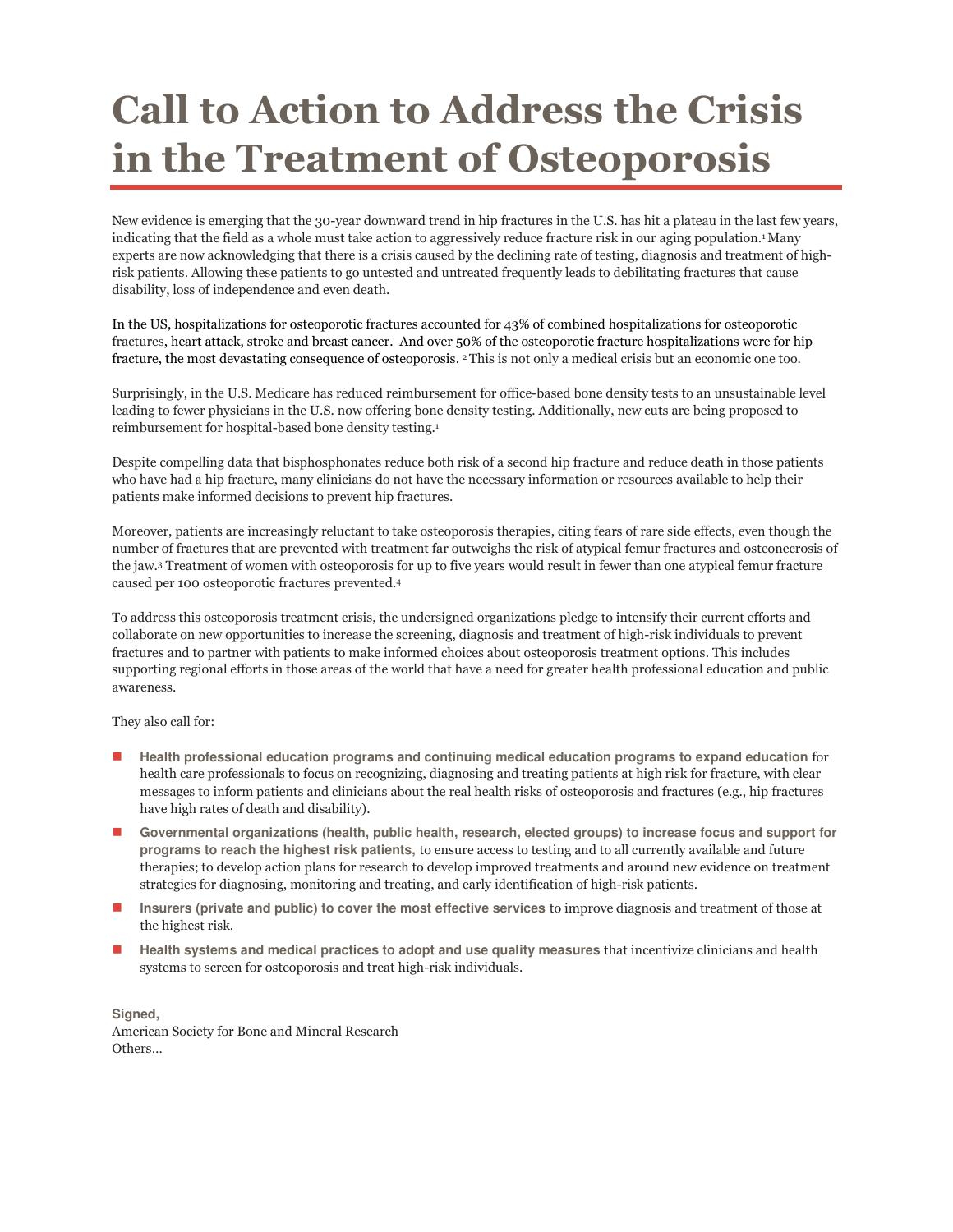## Call to Action to Address the Crisis in the Treatment of Osteoporosis

Here are the alarming facts on what is now being recognized by experts as a crisis in the treatment of osteoporosis:

**Osteoporotic fractures have serious health consequences:** 

- Around the world, 1 in 2 women and 1 in 5 men age 50 and above will suffer osteoporotic fractures.6,7,8
- Worldwide, osteoporosis causes more than 8.9 million fractures annually, resulting in an osteoporotic fracture every 3 seconds.<sup>9</sup>
- In the US, 8.2 million women and 2.0 million men age 50 and above have osteoporosis and 51.4 million women and 35 million men have low bone mass and are at a higher risk of fracture.<sup>9</sup>
- By 2050, the worldwide incidence of hip fracture is projected to increase by 310% in men and 240% in women, compared to rates in 1990.<sup>10</sup>
- In the US, hospitalizations for osteoporotic fractures accounted for 43% of combined hospitalizations for osteoporotic fractures, heart attack, stroke and breast cancer. Over 50% of the osteoporotic fracture hospitalizations were for hip fracture, the most devastating consequence of osteoporosis. <sup>2</sup>
- In the U.S., the number of hospitalizations for osteoporotic fractures (43%) exceeds those for heart attack (25%), stroke (26%) and breast cancer (6%). And over 50% of the fracture hospitalizations are for hip fractures.<sup>2</sup>
- There were two million fractures in the U.S. caused by osteoporosis in 2005, projected to reach 3 million by 2025.<sup>11</sup>
- All low trauma fractures are associated with increased mortality risk for 5 to 10 years after the fracture.12 Mortality following a hip fracture is about 2-fold higher than expected even 10 years after the hip fracture.13 Black women are more likely to die after their hip fracture than White women.<sup>14</sup>
- The worst consequences of osteoporosis can happen after a hip fracture. Up to 25% of hip fracture patients die within a year of their injury.<sup>11</sup>

**Fewer individuals at high risk for osteoporotic fractures are being treated:** 

- New evidence is emerging that the 30-year successful downward trend in hip fractures in the U.S. has hit a plateau in the last few years, indicating that fundamental progress in reducing fractures is being reversed.<sup>1</sup>
- In the U.S., Medicare reimbursement for office-based bone density tests was reduced by 70%, leading to 24% fewer physicians offering bone density testing when compared to 8 years ago and resulting in 2.3 million fewer DXA scans being performed on Medicare-age women. Between 2009 and 2014, osteoporosis diagnosis in Medicare women declined by  $18\%$ .<sup>1</sup>
- **FDA** approved treatments for osteoporosis reduce the incidence of spine and hip fracture by 40-70%.<sup>15-21</sup>
- Over the past decade, use of bisphosphonates following hospitalization for hip fracture has substantially decreased from 15% in 2004 to 3% in the last quarter of 2013.<sup>6</sup>
- The rate of patients in the U.S. age 50 and above on osteoporosis drug therapy after a hip fracture declined from 40.2% in 2002 to 20.5% in 2011.<sup>13</sup>
- More than 60% of patients in the U.S. who are prescribed bisphosphonates stop taking them after one year<sup>14</sup> (despite needing three years of continuous use to reduce the incidence of spine and hip fractures by 50 percent in those patients with a prior vertebral fracture or those who have osteoporosis at the hip).<sup>15</sup>
- The number of fractures that are prevented with treatment far outweighs the risk of atypical femur fractures (3.2 to 50 cases/100,000 person years) and osteonecrosis of the jaw (1 in 10,000 and 1/100,000).<sup>3</sup>
- Treatment of women with osteoporosis for up to 5 years would result in fewer than 1 atypical femur fracture caused per 100 osteoporotic fractures prevented.<sup>4</sup>
- In the European Union, the majority of high-risk individuals remain untreated. In 2010, of the 18.4 million women who were at high risk of fracture, 10.6 million were untreated. A conservative estimate finds a treatment gap that varies from 25% (Spain) to 95% (Bulgaria).<sup>25</sup>

<sup>1</sup> Lewiecki EM 2016 Hip Fractures and Declining DXA Testing: At a Breaking Point? J Bone Miner Res 31 (Suppl 1).

<sup>2</sup> Singer AJ, et al. Mayo Clinic Proceedings 2015. 90; 53-62.

<sup>3</sup> Shane E, et al. Atypical Subtrochanteric and Diaphyseal Femoral Fractures: Second Report of a Task Force of the American Society for Bone and Mineral Research. J Bone Miner Res, 2014 Jan;29(1):1–23.

<sup>4</sup> Black DM, Rosen CJ. Postmenopausal Osteoporosis. N Engl J Med 2016; 374:254-262.

<sup>5</sup> Kim SC, Kim DH, Mogun H, Eddings W, Polinski JM, Franklin JM, Solomon DH. Impact of the US Food and Drug Administration's Safety-Related Announcements on the Use of Bisphosphonates after Hip Fracture. J Bone Miner Res. 2016 31(8):1536-1540.

<sup>6</sup> United States Public Health Service. Office of the Surgeon General. Bone health and osteoporosis : A report of the Surgeon General. Rockville, MD.: U.S. Dept. of Health and Human Services Public Health Service Office of the Surgeon General; 2004.